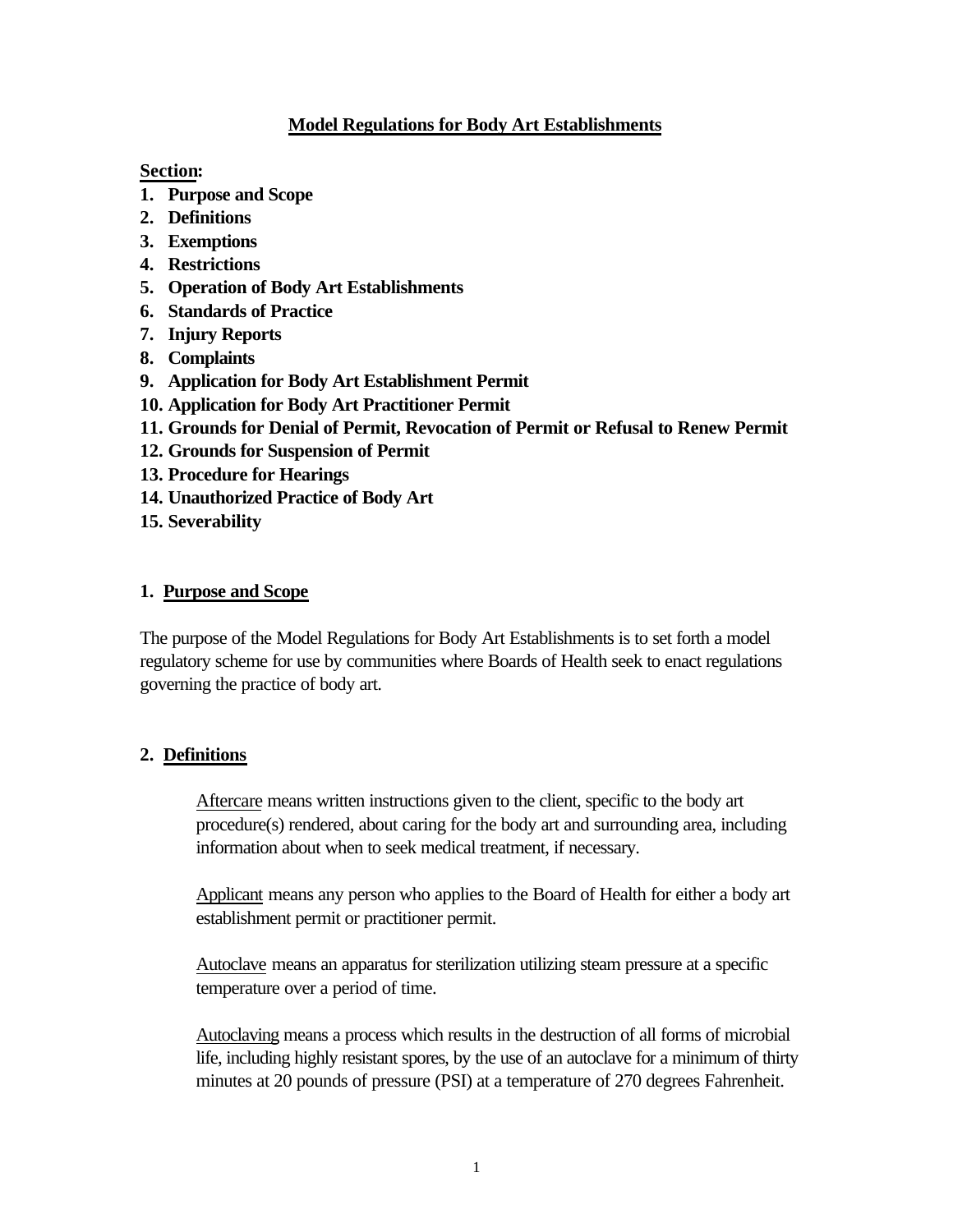Bloodborne Pathogens Standard means OSHA Guidelines contained in 29 CFR 1910.1030, entitled "Occupational Exposure to Bloodborne Pathogens."

Board of Health or Board means the Board of Health that has jurisdiction in the community in which a body art establishment is located including the Board or officer having like powers and duties in towns where there is no Board of Health.

Body Art means the practice of physical body adornment by permitted establishments and practitioners using, but not limited to, the following techniques: body piercing, tattooing, cosmetic tattooing, branding, and scarification. This definition does not include practices that are considered medical procedures by the Board of Registration in Medicine, such as implants under the skin, which are prohibited.

Body Art Establishment or establishment means a location, place, or business that has been granted a permit by the Board, whether public or private, where the practices of body art are performed, whether or not for profit.

Body Art Practitioner or practitioner means a specifically identified individual who has been granted a permit by the Board to perform body art in an establishment that has been granted a permit by the Board.

Body Piercing means puncturing or penetrating the skin of a client with presterilized single-use needles and the insertion of presterilized jewelry or other adornment into the opening. This definition excludes piercing of the earlobe with a presterilized single-use stud-and-clasp system manufactured exclusively for ear-piercing.

Branding means inducing a pattern of scar tissue by use of a heated material (usually metal) to the skin, making a serious burn, which eventually becomes a scar.

Client means a member of the public who requests a body art procedure at a body art establishment.

Contaminated Waste means waste as defined in 105 CMR 480.000: Storage and Disposal of Infectious or Physically Dangerous Medical or Biological Waste, State Sanitary Code, Chapter VIII.

Department means the Department of Public Health or its authorized representatives.

Disinfectant means a product registered as a disinfectant by the U.S. Environmental Protection Agency (EPA).

Disinfection means the destruction of disease-causing microorganisms on inan-imate objects or surfaces, thereby rendering these objects safe for use or handling.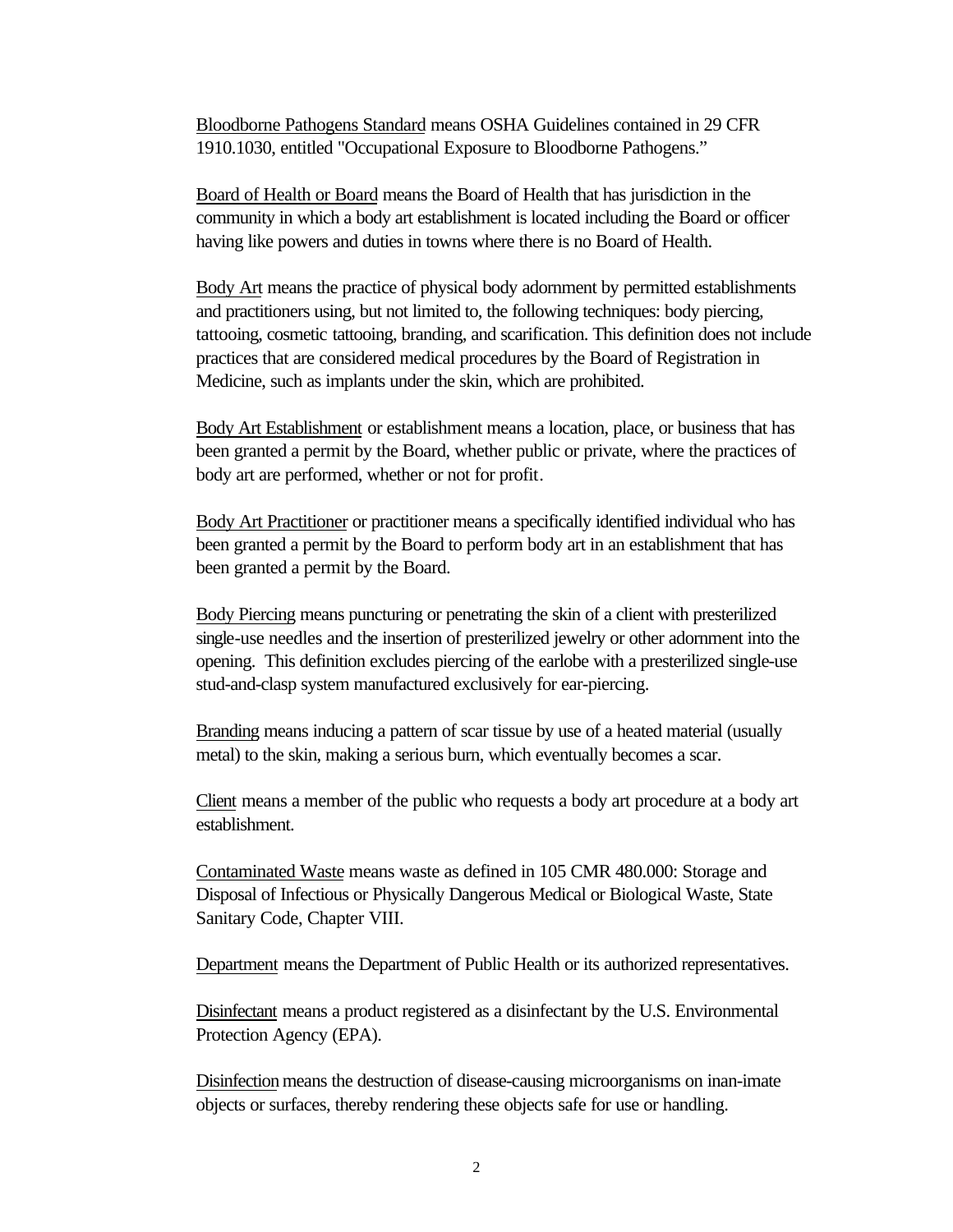Ear piercing means the puncturing of the lobe of the ear with a presterilized single-use stud-and-clasp ear-piercing system following the manufacturer's instructions.

Equipment means all machinery, including fixtures, containers, vessels, tools, devices, implements, furniture, display and storage areas, sinks, and all other apparatus and appurtenances used in connection with the operation of a body art establishment.

Hand Sink means a lavatory equipped with hot and cold running water under pressure, used solely for washing hands, arms, or other portions of the body.

Hot water means water that attains and maintains a temperature 110º-130ºF.

Instruments Used for Body Art means hand pieces, needles, needle bars, and other instruments that may come in contact with a client's body or may be exposed to bodily fluids during any body art procedure.

Invasive means entry into the client's body either by incision or insertion of any instruments into or through the skin or mucosa, or by any other means intended to puncture, break, or otherwise compromise the skin or mucosa.

Jewelry means any ornament inserted into a newly pierced area, which must be made of surgical implant-grade stainless steel; solid 14k or 18k white or yellow gold, niobium, titanium, or platinum; or a dense, low-porosity plastic, which is free of nicks, scratches, or irregular surfaces and has been properly sterilized prior to use.

Minor means any person under the age of eighteen (18) years.

Operator means any person who individually, or jointly or severally with others, owns, or controls an establishment, but is not a body art practitioner.

Permit means Board approval in writing to either (1) operate a body art establish-ment or (2) operate as a body art practitioner within a body art establishment. Board approval shall be granted solely for the practice of body art pursuant to these model regulations. Said permit is exclusive of the establishment's compliance with other licensing or permitting requirements that may exist within community or political subdivision comprising the Board's jurisdiction.

Person means an individual, any form of business or social organization or any other non-governmental legal entity, including but not limited to corporations, partnerships, limited-liability companies, associations, trusts or unincorporated organizations.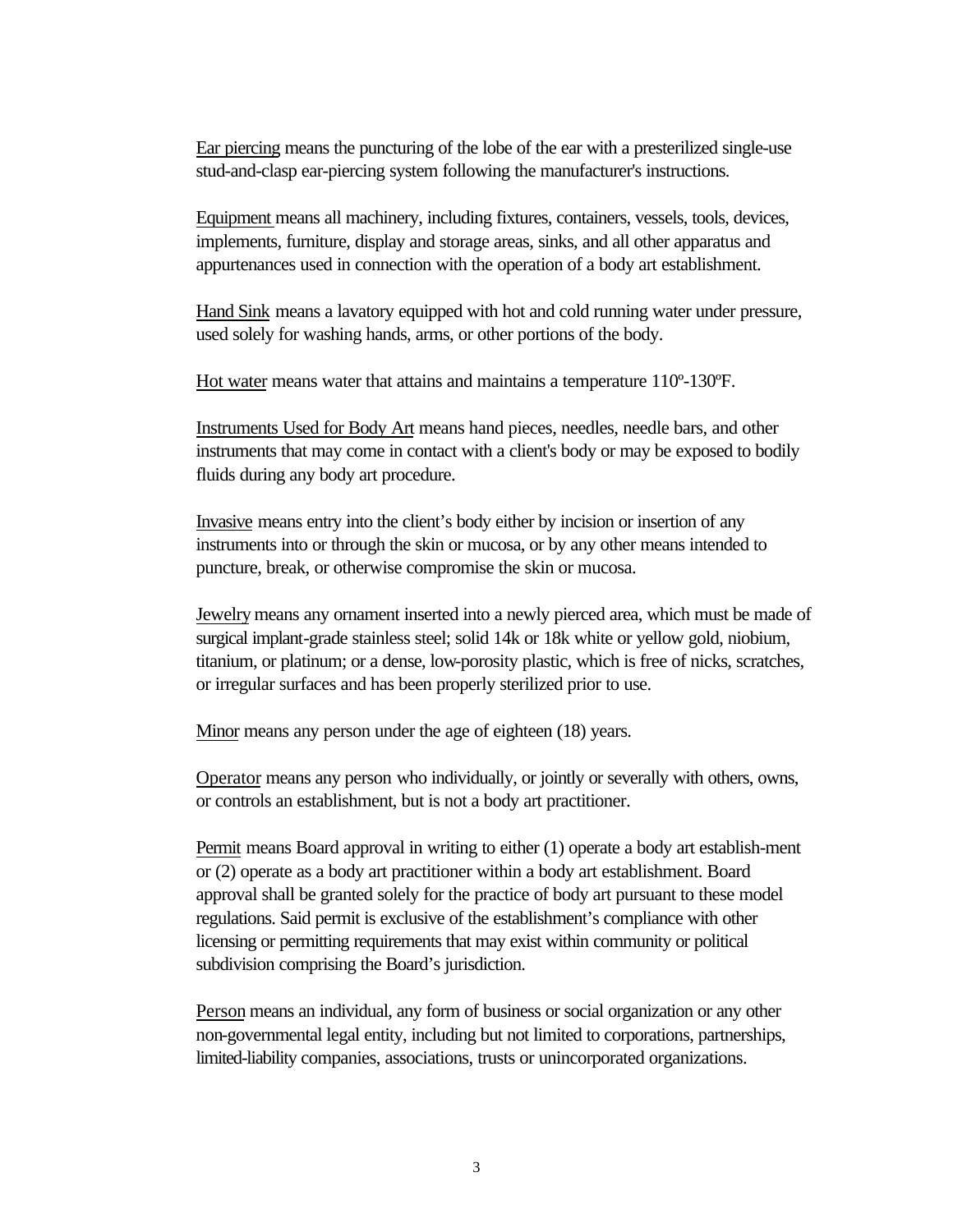Physician means an individual licensed as a qualified physician by the Board of Registration in Medicine pursuant to M.G.L. c. 112 § 2.

Procedure surface means any surface of an inanimate object that contacts the client's unclothed body during a body art procedure, skin preparation of the area adjacent to and including the body art procedure, or any associated work area which may require sanitizing.

Sanitary means clean and free of agents of infection or disease.

Sanitize means the application of a U.S. EPA registered sanitizer on a cleaned surface in accordance with the label instructions.

Scarification means altering skin texture by cutting the skin and controlling the body's healing process in order to produce wounds, which result in permanently raised wheals or bumps known as keloids.

Sharps means any object, sterile or contaminated, that may intentionally or accidentally cut or penetrate the skin or mucosa, including, but not limited to, needle devices, lancets, scalpel blades, razor blades, and broken glass.

Sharps Container means a puncture-resistant, leak-proof container that can be closed for handling, storage, transportation, and disposal and that is labeled with the International Biohazard Symbol.

Single Use Items means products or items that are intended for one-time, one-person use and are disposed of after use on each client, including, but not limited to, cotton swabs or balls, tissues or paper products, paper or plastic cups, gauze and sanitary coverings, razors, piercing needles, scalpel blades, stencils, ink cups, and protective gloves.

Sterilize means the use of a physical or chemical procedure to destroy all microbial life including highly resistant bacterial endospores.

Tattoo means the indelible mark, figure or decorative design introduced by insertion of dyes or pigments into or under the subcutaneous portion of the skin.

Tattooing means any method of placing ink or other pigment into or under the skin or mucosa by the aid of needles or any other instrument used to puncture the skin, resulting in permanent coloration of the skin or mucosa. This term includes all forms of cosmetic tattooing.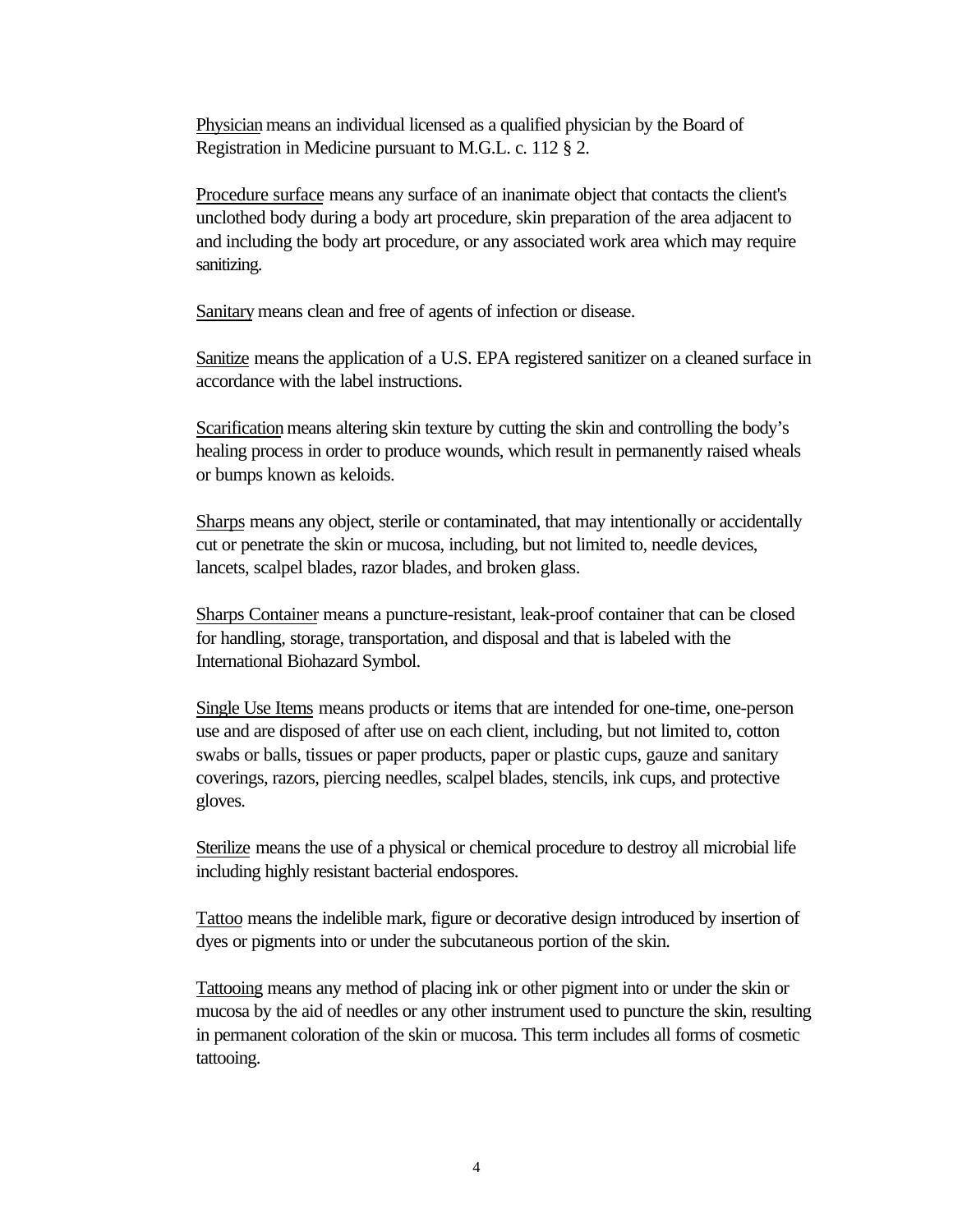Ultrasonic Cleaning Unit means a unit approved by the Board, physically large enough to fully submerge instruments in liquid, which removes all foreign matter from the instruments by means of high frequency oscillations transmitted through the contained liquid.

Universal Precautions means a set of guidelines and controls, published by the Centers for Disease Control and Prevention (CDC), as "Guidelines for Prevention of Transmission of Human Immunodeficiency Virus (HIV) and Hepatitis B Virus (HBV) to Health-Care and Public-Safety Workers" in Morbidity and Mortality Weekly Report) (MMWR), June 23, 1989, Vo1.38 No. S-6, and as "Recommendations for Preventing Transmission of Human Immunodeficiency Virus and Hepatitis B Virus to Patients During Exposure-Prone Invasive Procedures" in MMWR, July 12,1991, Vo1.40, No. RR-8. This method of infection control requires the employer and the employee to assume that all human blood and specified human body fluids are infectious for HIV, HBV, and other blood pathogens. Precautions include hand washing; gloving; personal protective equipment; injury prevention; and proper handling and disposal of needles, other sharp instruments, and blood and body fluid-contaminated products.

# **3. Exemptions**

- (A) Physicians licensed in accordance with M.G.L. c. 112 § 2 who perform body art procedures as part of patient treatment are exempt from these regulations.
- (B) Individuals who pierce only the lobe of the ear with a presterilized single-use stud-and-clasp ear-piercing system are exempt from these regulations.

# **4. Restrictions**

- (A) No tattooing, piercing of genitalia, branding or scarification shall be performed on a person under the age of 18.
- (B) Body piercing, other than piercing the genitalia, may be performed on a person under the age of 18 provided that the person is accompanied by a properly identified parent, legal custodial parent or legal guardian who has signed a form consenting to such procedure.

# **5. Operation of Body Art Establishments**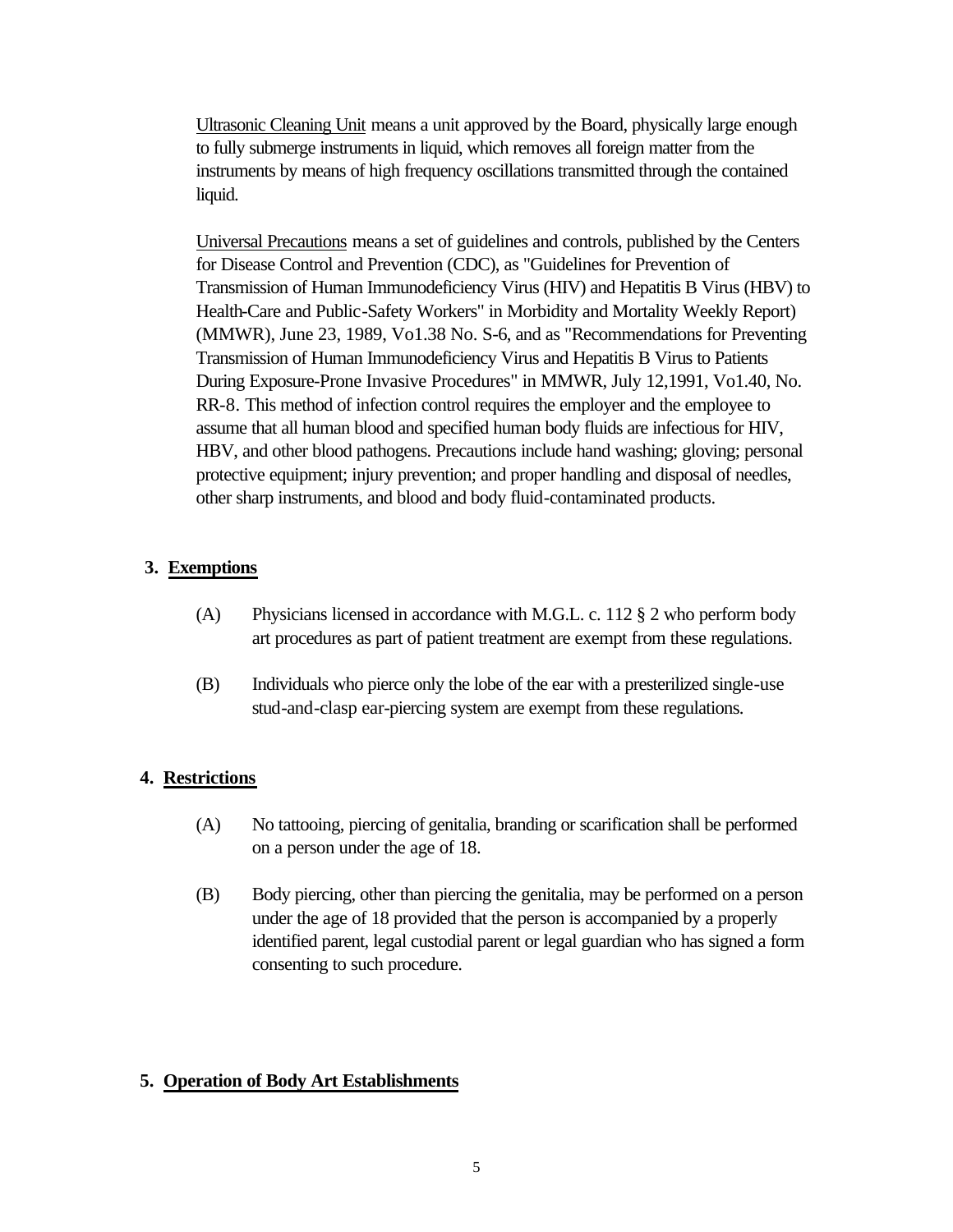Unless otherwise ordered or approved by the Board, each body art establishment shall be constructed, operated and maintained to meet the following minimum requirements:

- (A) Physical Plant
	- (1) Walls, floors, ceilings, and procedure surfaces shall be smooth, free of open holes or cracks, light-colored, washable, and in good repair. Walls, floors, and ceilings shall be maintained in a clean condition. All procedure surfaces, including client chairs/benches, shall be of such construction as to be easily cleaned and sanitized after each client.
	- (2) Solid partitions or walls extending from floor to ceiling shall separate the establishment's space from any other room used for human habitation, any food establishment or room where food is prepared, any hair salon, any retail sales, or any other such activity that may cause potential contamination of work surfaces.
	- (3) The establishment shall take all measures necessary to ensure against the presence or breeding of insects, vermin, and rodents within the establishment.
	- (4) Each body art station shall have a minimum of 45 square feet of floor space for each practitioner. Each establishment shall have an area that may be screened from public view for clients requesting privacy. Multiple body art stations shall be separated by a dividers or partition at a minimum.
	- (5) The establishment shall be well ventilated and provided with an artificial light source equivalent to at least 20 foot candles 3 feet off the floor, except that at least 100 foot candles shall be provided at the level where the body art procedure is being performed, and where instruments and sharps are assembled.
	- (6) A separate, readily accessible hand sink with hot and cold running water under pressure, preferably equipped with wrist- or foot-operated controls and supplied with liquid soap, and disposable paper towels stored in fixed dispensers shall be readily accessible within the establishment. Each operator area shall have a hand sink.
	- (7) There shall be a minimum of one toilet room containing a toilet and sink. The toilet room shall be provided with toilet paper, liquid hand soap and paper towels stored in a fixed dispenser.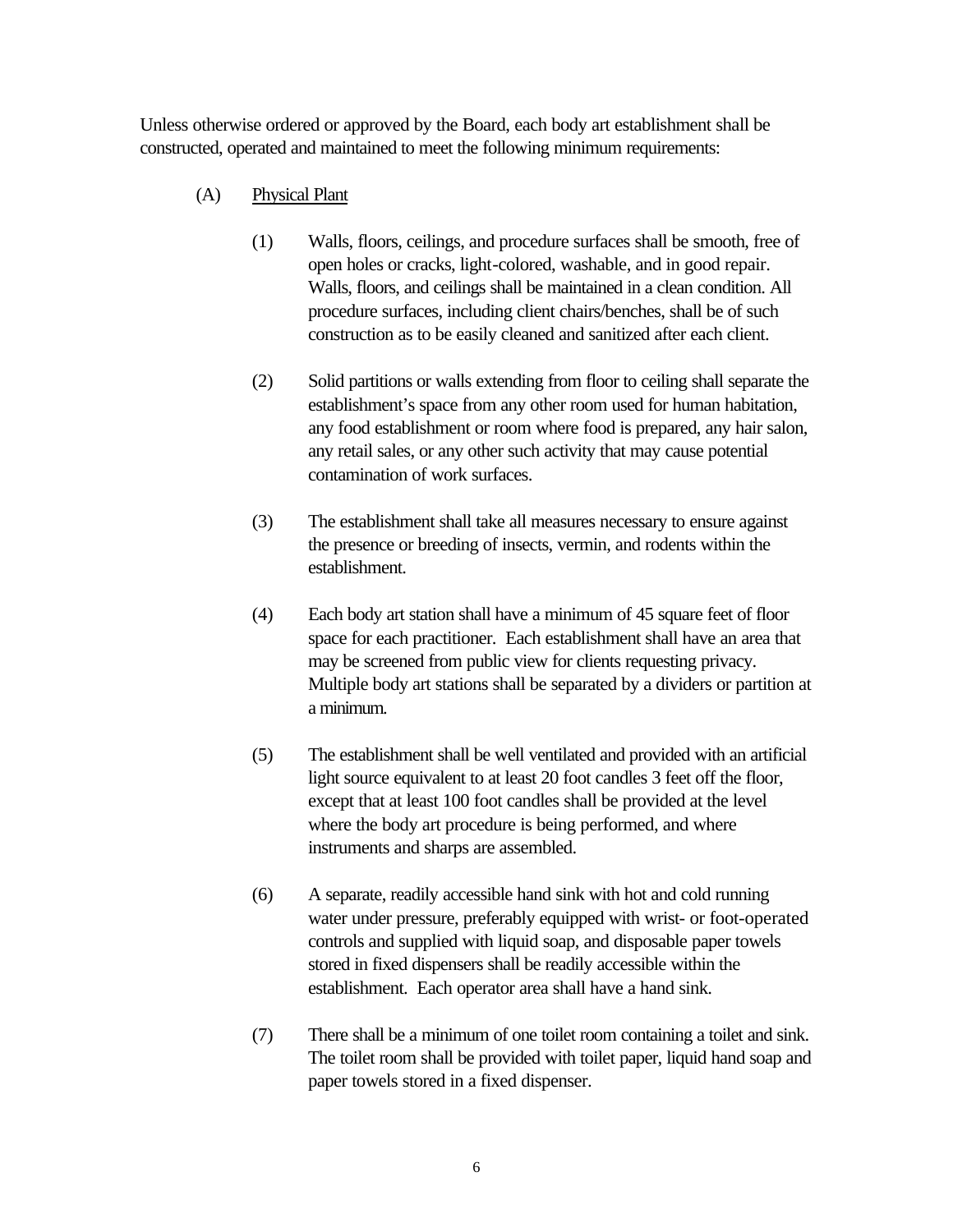- (8) At least one covered, foot operated waste receptacle shall be provided in each operator area and each toilet room. Receptacles in the operator area shall be emptied daily. Solid waste shall be stored in covered, leakproof, rodent-resistant containers and shall be removed from the premises at least weekly.
- (9) At least one janitorial sink shall be provided in each body art establishment for use in cleaning the establishment and proper disposal of non-contaminated liquid wastes in accordance with all applicable Federal, state and local laws. Said sink shall be of adequate size equipped with hot and cold running water under pressure and permit the cleaning of the establishment and any equipment used for cleaning.
- (10) All instruments and supplies shall be stored in clean, dry, and covered containers. Containers shall be kept in a secure area specifically dedicated to the storage of all instruments and supplies.
- (11) The establishment shall have a cleaning area. Every cleaning area shall have an area for the placement of an autoclave or other sterilization unit located or positioned a minimum of 36 inches from the required ultrasonic cleaning unit.
- (12) The establishment shall have a customer waiting area, exclusive and separate from any workstation, instrument storage area, cleaning area or any other area in the body art establishment used for body art activity.
- (13) No animals of any kind shall be allowed in a body art establishment except service animals used by persons with disabilities (e.g., Seeing Eye dogs). Fish aquariums shall be allowed in waiting rooms and nonprocedural areas.
- (14) Smoking, eating, or drinking is prohibited in the area where body art is performed, with the exception of fluids being offered to a client during or after a body art procedure.
- (B) Requirements for Single Use Items Including Inks, Dyes and Pigments
	- (1) Single-use items shall not be used on more than one client for any reason. After use, all single-use sharps shall be immediately disposed of in approved sharps containers pursuant to 105 CMR 480.000.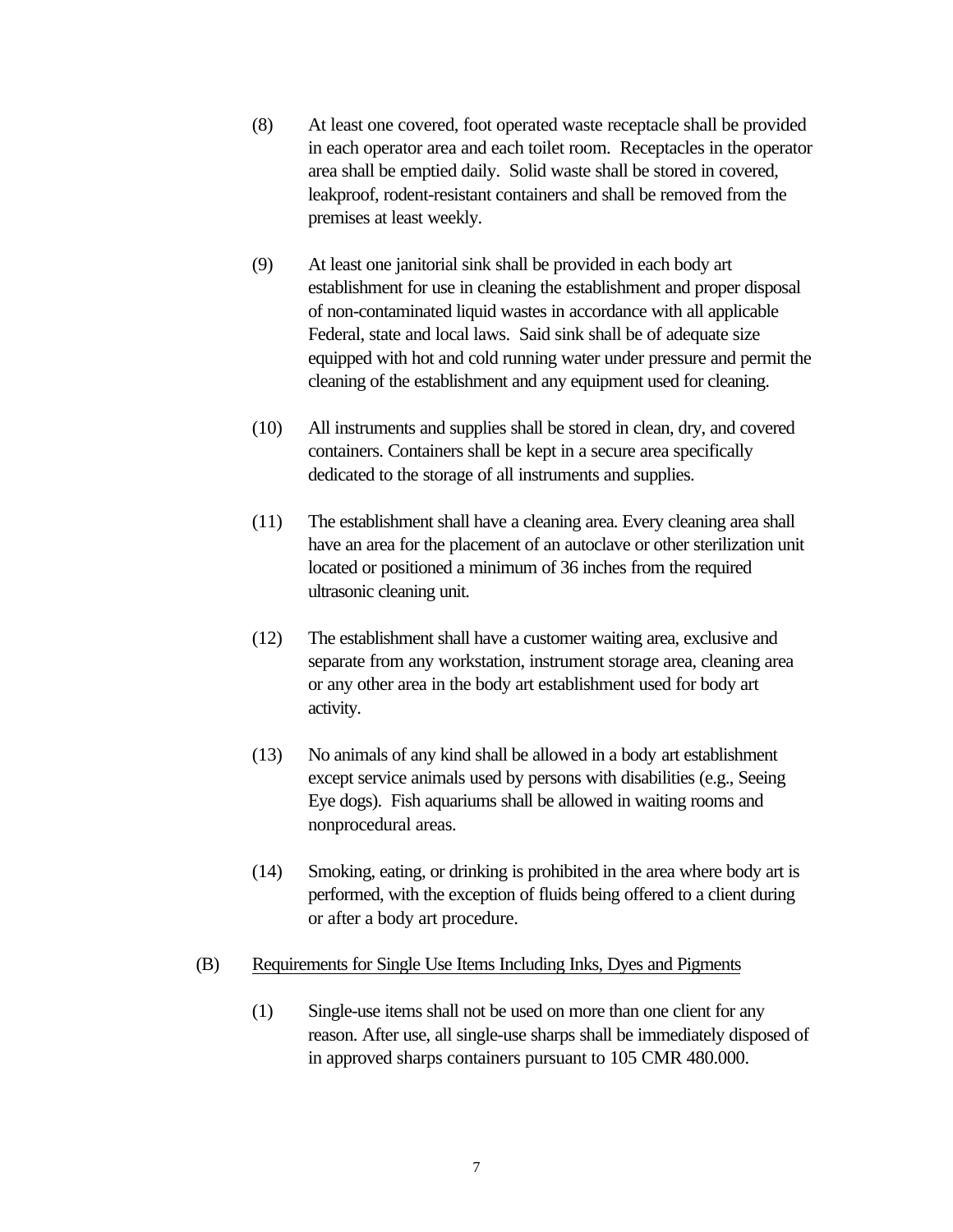- (2) All products applied to the skin, such as but not limited to body art stencils, applicators, gauze and razors, shall be single use and disposable.
- (3) Hollow bore needles or needles with a cannula shall not be reused.
- (4) All inks, dyes, pigments, solid core needles, and equipment shall be specifically manufactured for performing body art procedures and shall be used according to manufacturer's instructions.
- (5) Inks, dyes or pigments may be mixed and may only be diluted with water from an approved potable source. Immediately before a tattoo is applied, the quantity of the dye to be used shall be transferred from the dye bottle and placed into single-use paper cups or plastic caps. Upon completion of the tattoo, these single-use cups or caps and their contents shall be discarded.

#### (C) Sanitation and Sterilization Measures and Procedures

- (1) All non-disposable instruments used for body art, including all reusable solid core needles, pins and stylets, shall be cleaned thoroughly after each use by scrubbing with an appropriate soap or disinfectant solution and hot water, (to remove blood and tissue residue), and shall be placed in an ultrasonic unit operated in accordance with manufacturer's instructions.
- (2) After being cleaned, all non-disposable instruments used for body art shall be packed individually in sterilizer packs and subsequently sterilized in a steam autoclave. All sterilizer packs shall contain either a sterilizer indicator or internal temperature indicator. Sterilizer packs must be dated with an expiration date not to exceed six (6) months.
- (3) The autoclave shall be used, cleaned, and maintained according to manufacturer's instruction. A copy of the manufacturer's recommended procedures for the operation of the autoclave must be available for inspection by the Board. Autoclaves shall be located away from workstations or areas frequented by the public.
- (4) Each holder of a permit to operate a body art establishment shall demonstrate that the autoclave used is capable of attaining sterilization by monthly spore destruction tests. These tests shall be verified through an independent laboratory. The permit shall not be issued or renewed until documentation of the autoclave's ability to destroy spores is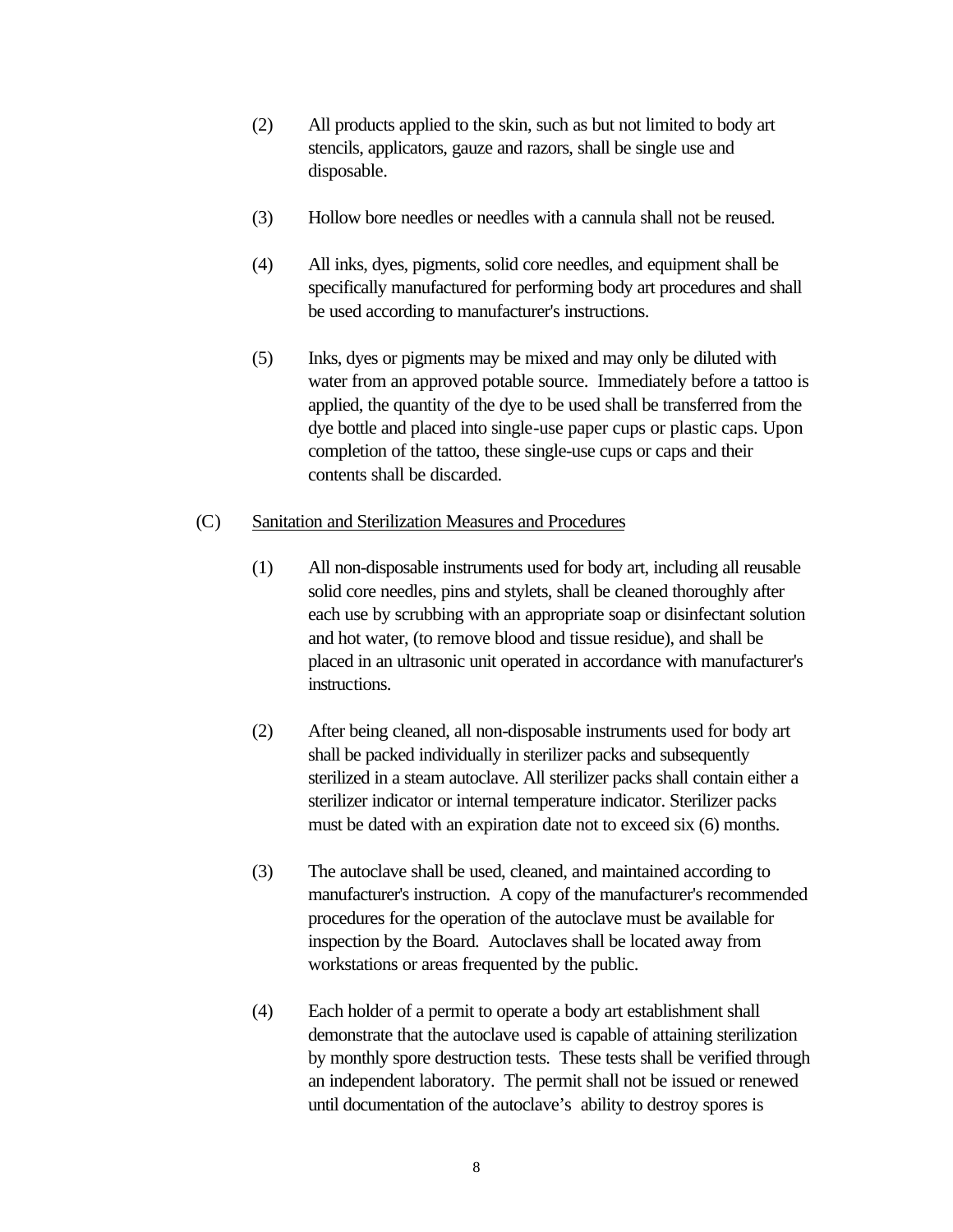received by the Board. These test records shall be retained by the operator for a period of three (3) years and made available to the Board upon request.

- (5) All instruments used for body art procedures shall remain stored in sterile packages until just prior to the performance of a body art procedure. After sterilization, the instruments used in body art procedures shall be stored in a dry, clean cabinet or other tightly covered container reserved for the storage of such instruments.
- (6) Sterile instruments may not be used if the package has been breached or after the expiration date without first repackaging and resterilizing.
- (7) If the body art establishment uses only sterile single-use, disposable instruments and products, and uses sterile supplies, an autoclave shall not be required.
- (8) When assembling instruments used for body art procedures, the operator shall wear disposable medical gloves and use medically recognized techniques to ensure that the instruments and gloves are not contaminated.
- (9) Reusable cloth items shall be mechanically washed with detergent and dried after each use. The cloth items shall be stored in a dry, clean environment until used.

#### (D) Posting Requirements

The following shall be prominently displayed:

- (1) A Disclosure Statement, a model of which shall be available from the Department. A Disclosure Statement shall also be given to each client, advising him/her of the risks and possible consequences of body art procedures.
- (2) The name, address and phone number of the local Board of Health that has jurisdiction and the procedure for filing a complaint.
- (3) An Emergency Plan, including:
	- (a) a plan for the purpose of contacting police, fire or emergency medical services in the event of an emergency;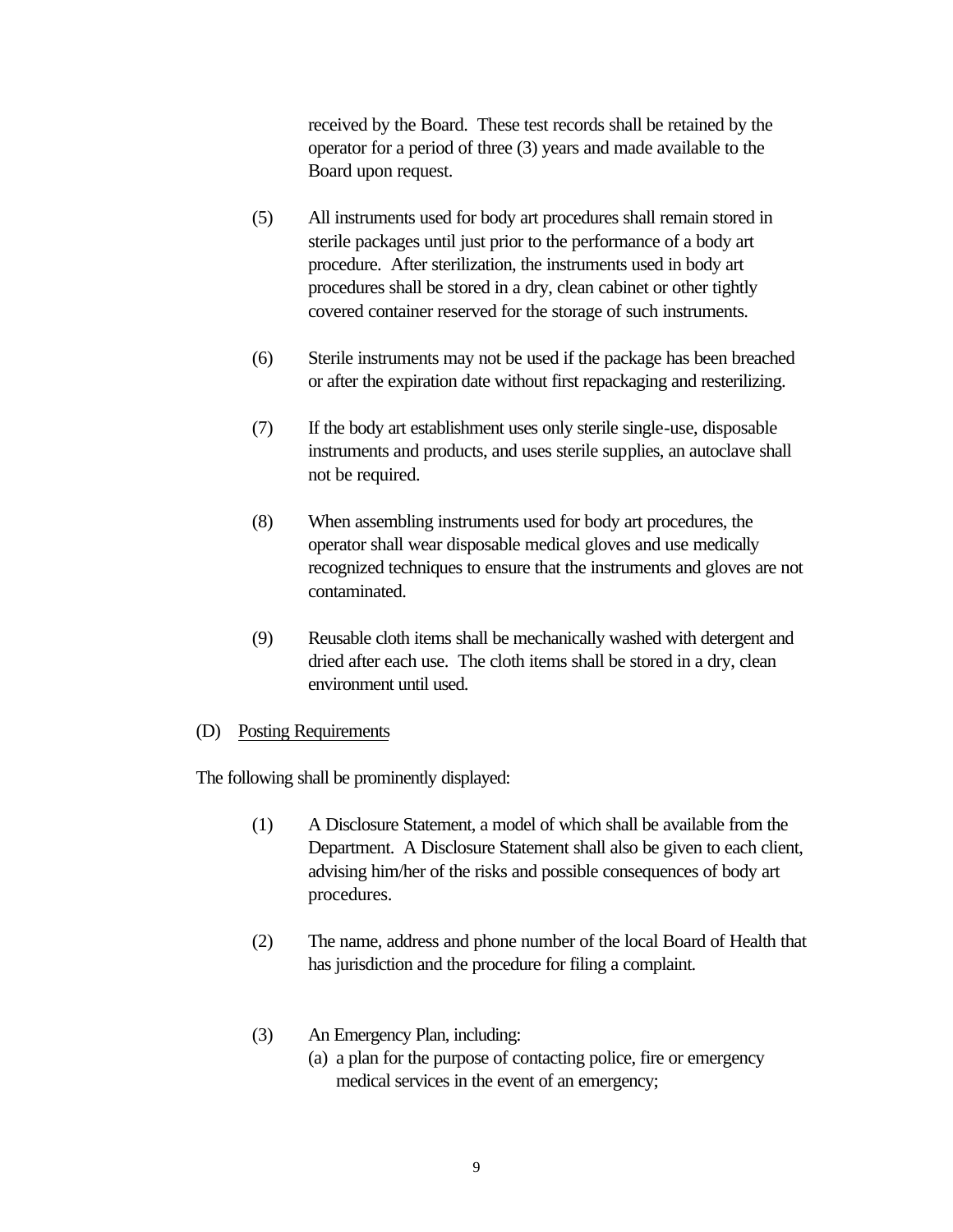- (b) a telephone in good working order shall be easily available and accessible to all employees and clients during all hours of operation; and
- (c) a sign at or adjacent to the telephone indicating the correct emergency telephone numbers.
- (4)An occupancy and use permit as issued by the local building official.
- (5) A current establishment permit.
- (6) Each practitioner's permit.

#### (E) Establishment Recordkeeping

The establishment shall maintain the following records in a secure place for a minimum of three (3) years, and such records shall be made available to the Board upon request:

- (1) Establishment information, which shall include:
	- (a) establishment name;
	- (b) hours of operation;
	- (c) owner's name and address;
	- (d) a complete description of all body art procedures performed;
	- (e) an inventory of all instruments and body jewelry, all sharps, and all inks used for any and all body art procedures, including names of manufacturers and serial or lot numbers, if applicable. Invoices or packing slips shall satisfy this requirement;
	- (f) A Material Safety Data Sheet, when available, for each ink and dye used by the establishment; and
	- (g) a copy of these regulations.
- (2) Employee information, which shall include:
	- (a) full names and exact duties;
	- (b) date of birth;
	- (c) home address;
	- (d) home /work phone numbers; and
- (3) Client Information, which shall include:
	- (a) name;
	- (b) date of birth;
	- (c) address of the client;
	- (d) date of the procedure;
	- (e) name of the practitioner who performed the procedure(s);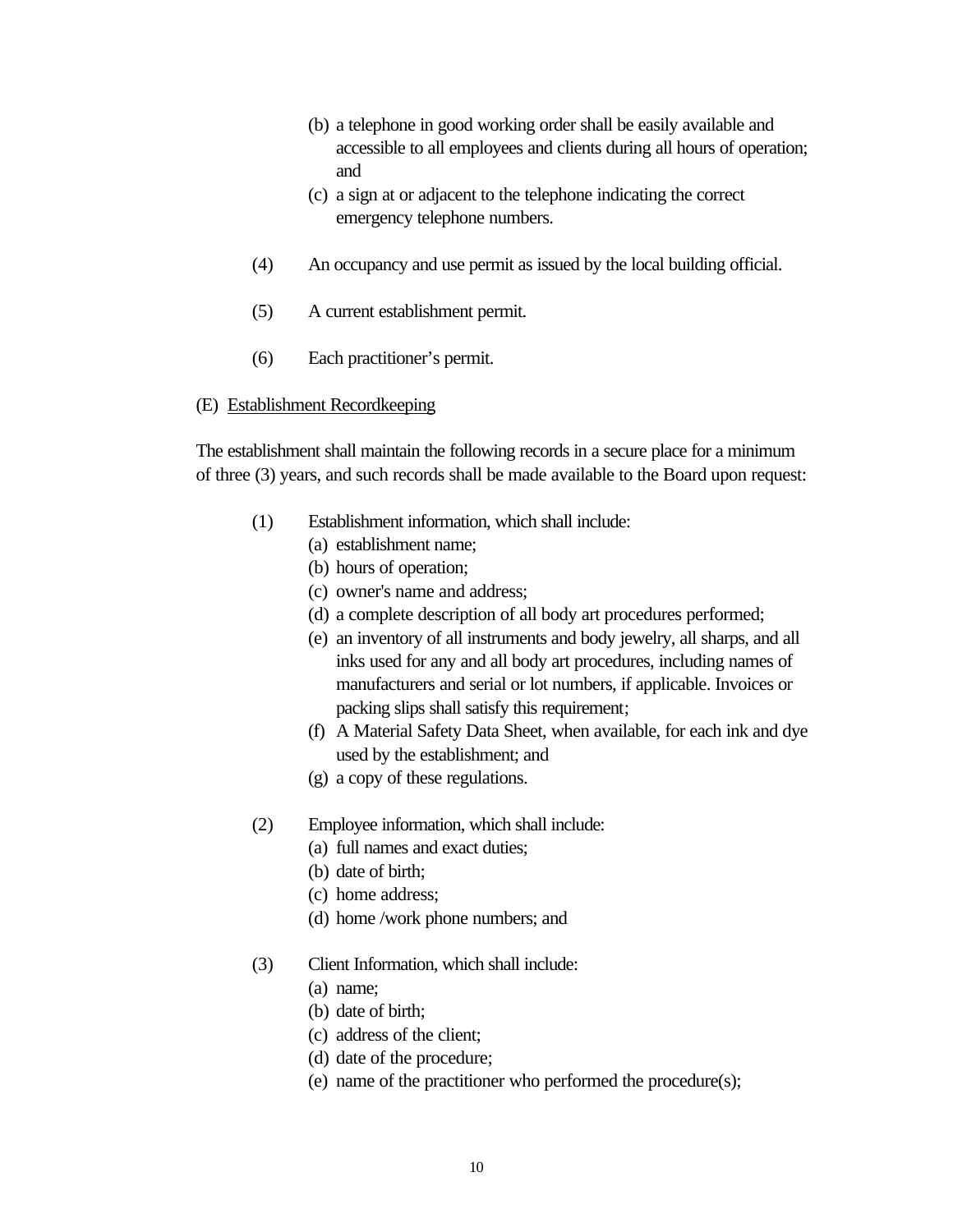- (f) description of procedure(s) performed and the location on the body;
- (g) a signed consent form as specified by  $6(D)(2)$ ; and,
- (h) if the client is a person under the age of 18, proof of parental or guardian identification, presence and consent including a copy of the photographic identification of the parent or guardian.
- (4) Client information shall be kept confidential at all times.
- (F) The establishment shall require that all body art practitioners have either completed, or were offered and declined, in writing, the hepatitis B vaccination series. Records documenting compliance with this requirement shall be provided to the Board upon request.

### **6. Standards of Practice**

Practitioners are required to comply with the following minimum health standards:

- (A) A practitioner shall perform all body art procedures in accordance with Universal Precautions set forth by the U.S Centers for Disease Control and Prevention.
- (B) A practitioner shall refuse service to any person who may be under the influence of alcohol or drugs.
- (C) Practitioners who use ear-piercing systems must conform to the manufacturers directions for use, and to applicable U.S. Food and Drug Administration requirements. No practitioner shall use an ear piercing system on any part of the client's body other than the lobe of the ear.
- (D) Health History and Client Informed Consent. Prior to performing a body art procedure on a client, the practitioner shall:
	- (1) Inform the client, verbally and in writing that the following health conditions may increase health risks associated with receiving a body art procedure:
		- (a) history of diabetes;
		- (b) history of hemophilia (bleeding);
		- (c) history of skin diseases, skin lesions, or skin sensitivities to soaps, disinfectants etc.: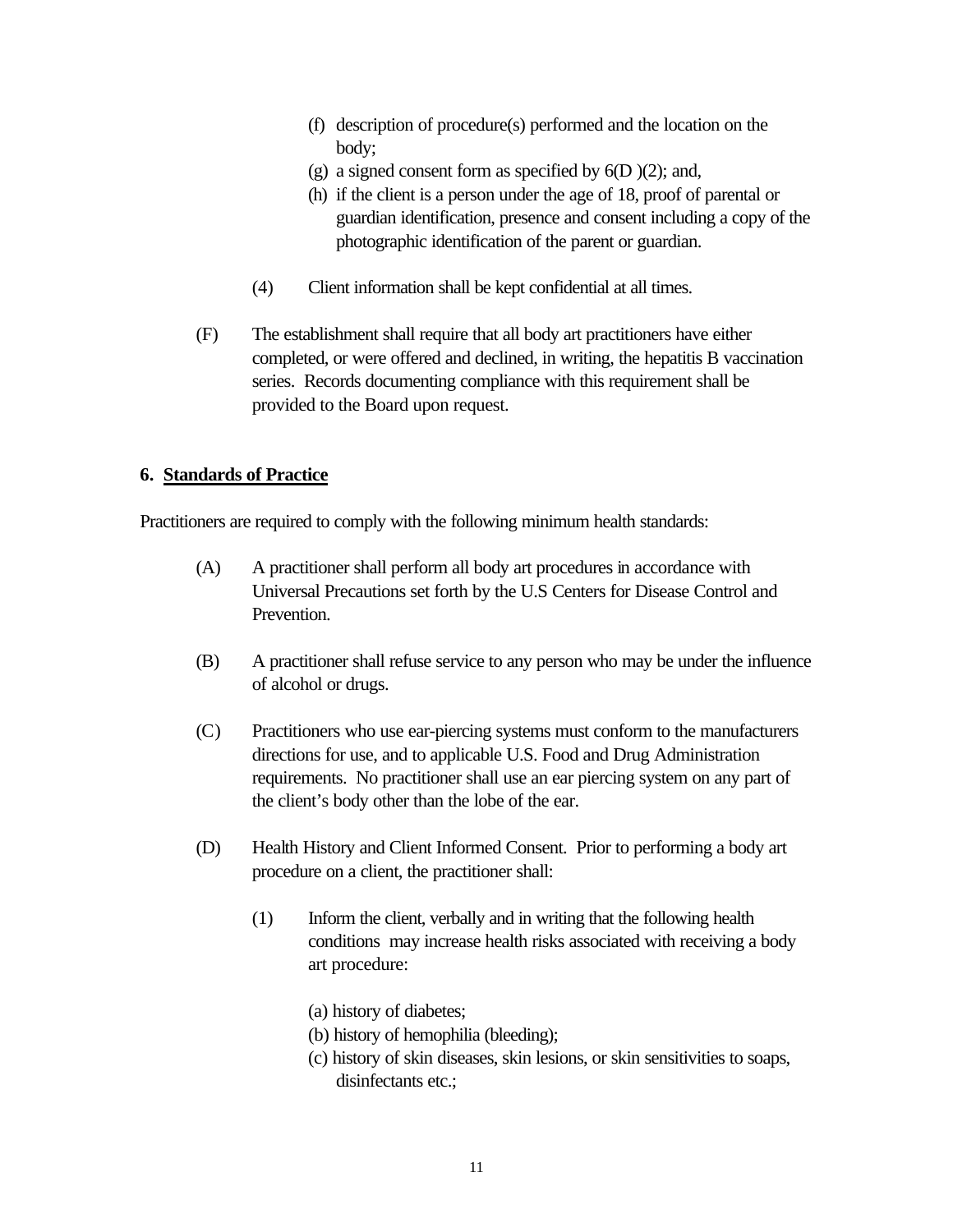- (d) history of allergies or adverse reactions to pigments, dyes, or other sensitivities:
- (e) history of epilepsy, seizures, fainting, or narcolepsy;
- (f) use of medications such as anticoagulants, which thin the blood and/or interfere with blood clotting; and
- (g) any other conditions such as hepatitis or HIV.
- (2) Require that the client sign a form confirming that the above information was provided, that the client does not have a condition that prevents them from receiving body art, that the client consents to the performance of the body art procedure and that the client has been given the aftercare instructions as required by section  $6(K)$ .
- (E) A practitioner shall maintain the highest degree of personal cleanliness, conform to best standard hygienic practices, and wear clean clothes when performing body art procedures. Before performing body art procedures, the practitioner must thoroughly wash their hands in hot running water with liquid soap, then rinse hands and dry with disposable paper towels. This shall be done as often as necessary to remove contaminants.
- (F) In performing body art procedures, a practitioner shall wear disposable singleuse gloves. Gloves shall be changed if they become pierced, torn, or otherwise contaminated by contact with any unclean surfaces or objects or by contact with a third person. The gloves shall be discarded, at a minimum, after the completion of each procedure on an individual client, and hands shall be washed in accordance with section (E) before the next set of gloves is put on. Under no circumstances shall a single pair of gloves be used on more than one person. The use of disposable single-use gloves does not preclude or substitute for handwashing procedures as part of a good personal hygiene program.
- (G) The skin of the practitioner shall be free of rash or infection. No practitioner affected with boils, infected wounds, open sores, abrasions, weeping dermatological lesions or acute respiratory infection shall work in any area of a body art establishment in any capacity in which there is a likelihood that that person could contaminate body art equipment, supplies, or working surfaces with body substances or pathogenic organisms.
- (H) Any item or instrument used for body art that is contaminated during the procedure shall be discarded and replaced immediately with a new disposable item or a new sterilized instrument or item before the procedure resumes.
- (I) Preparation and care of a client's skin area must comply with the following: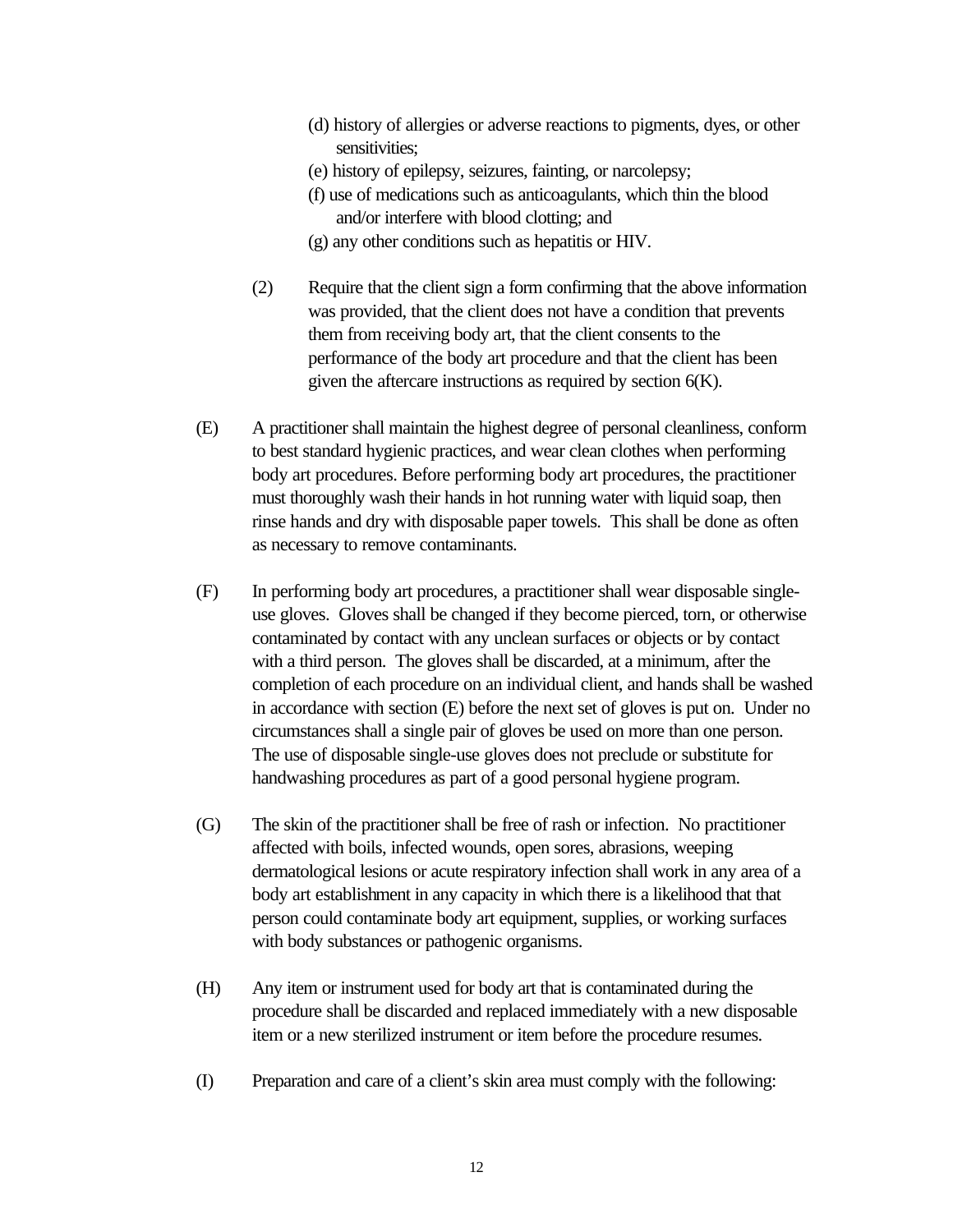- (1) Any skin or mucosa surface to receive a body art procedure shall be free of rash or any visible infection.
- (2) Before a body art procedure is performed, the immediate skin area and the areas of skin surrounding where body art procedure is to be placed shall be washed with soap and water or an approved surgical skin preparation. If shaving is necessary, single-use disposable razors or safety razors with single-service blades shall be used. Blades shall be discarded after each use, and reusable holders shall be cleaned and autoclaved after use. Following shaving, the skin and surrounding area shall be washed with soap and water. The washing pad shall be discarded after a single use.
- (3) In the event of bleeding, all products used to stop the bleeding or to absorb blood shall be single use, and discarded immediately after use in appropriate covered containers, and disposed of in accordance with 105 CMR 480.000.
- (J) Petroleum jellies, soaps, and other products used in the application of stencils shall be dispensed and applied on the area to receive a body art procedure with sterile gauze or other sterile applicator to prevent contamination of the original container and its contents. The applicator or gauze shall be used once and then discarded.
- (K) The practitioner shall provide each client with verbal and written instructions on the aftercare of the body art site. The written instructions shall advise the client:
	- (1) on the proper cleansing of the area which received the body art;
	- (2) to consult a health care provider for:
		- (a) unexpected redness, tenderness or swelling at the site of the body art procedure;
		- (b) any rash;
		- (c) unexpected drainage at or from the site of the body art procedure; or
		- (d) a fever within 24 hours of the body art procedure; and
	- (3) of the address, and phone number of the establishment.

A copy shall be provided to the client. A model set of aftercare instructions shall be made available by the Department.

(L) Contaminated waste shall be stored, treated and disposed in accordance with 105 CMR 480.000: Storage and Disposal of Infectious or Physically Dangerous Medial or Biological Waster, State Sanitary Code, Chapter VIII.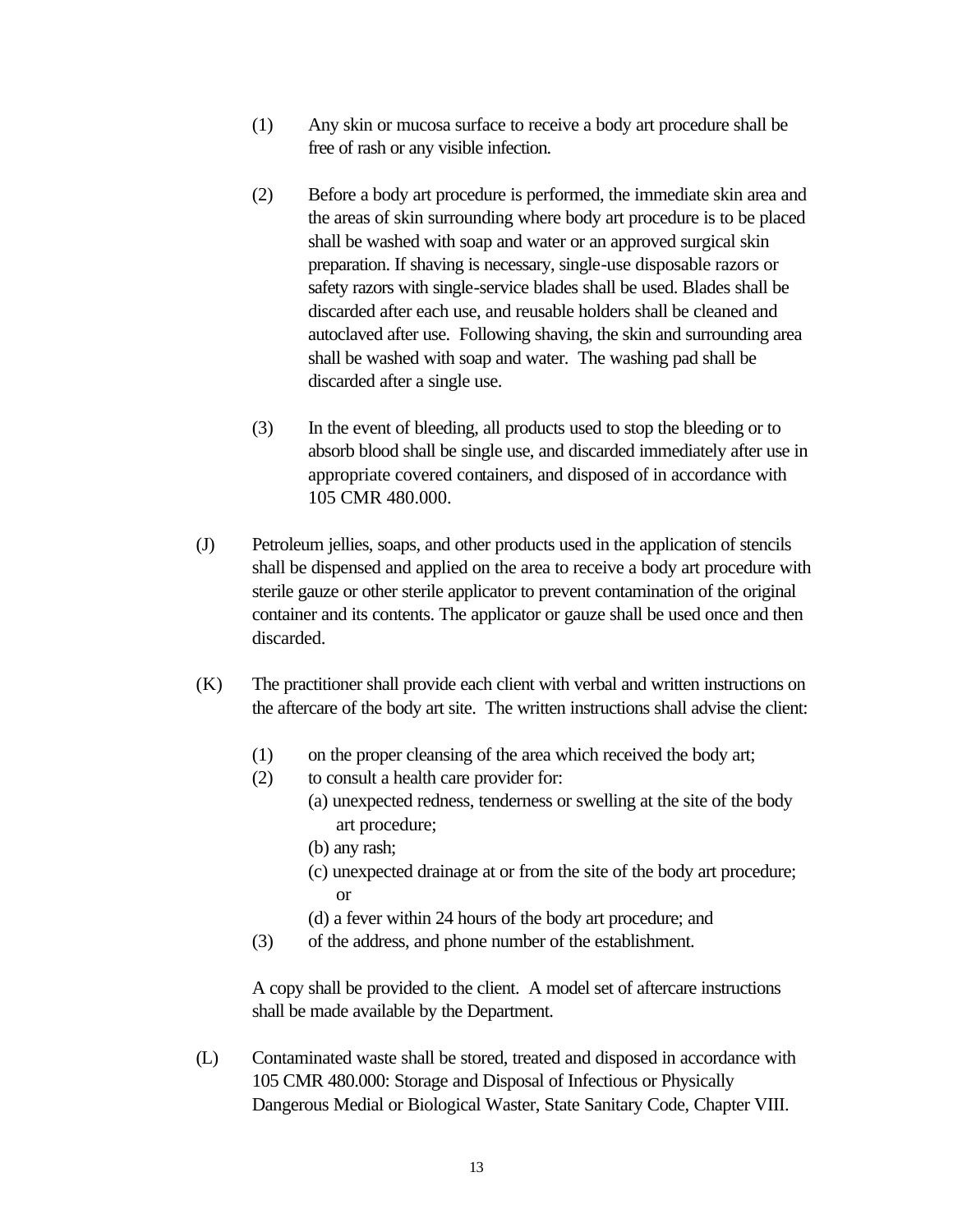#### **7. Injury Reports**

A written report of any injury, infection complication or disease as a result of a body art procedure, or complaint of injury, infection complication or disease, shall be forwarded by the operator to the Board which issued the permit, with a copy to the injured client within five working days of its occurrence or knowledge thereof. The report shall include:

- (A) the name of the affected client;
- (B) the name and location of the body art establishment involved;
- (C) the nature of the injury, infection complication or disease;
- (D) the name and address of the affected client's health care provider, if any;
- (E) any other information considered relevant to the situation.

### **8. Complaints**

- (A) The Board shall investigate complaints received about an establishment or practitioner's practices or acts, which may violate any provision of the Board's regulations.
- (B) If the Board finds that an investigation is not required because the alleged act or practice is not in violation of the Board's regulations, then the Board shall notify the complainant of this finding and the reasons on which it is based.
- (C) If the Board finds that an investigation is required, because the alleged act or practice may be in violation of the Board's regulations, the Board shall investigate and if a finding is made that the act or practice is in violation of the Board's regulations, then the Board shall apply whatever enforcement action is appropriate to remedy the situation and shall notify the complainant of its action in this manner.

#### **9. Application for Body Art Establishment Permit**

- (A) No person may operate a body art establishment except with a valid permit from the Board.
- (B) Applications for a permit shall be made on forms prescribed by and available from the Board. An applicant shall submit all information required by the form and accompanying instructions. The term "application" as used herein shall include the original and renewal applications.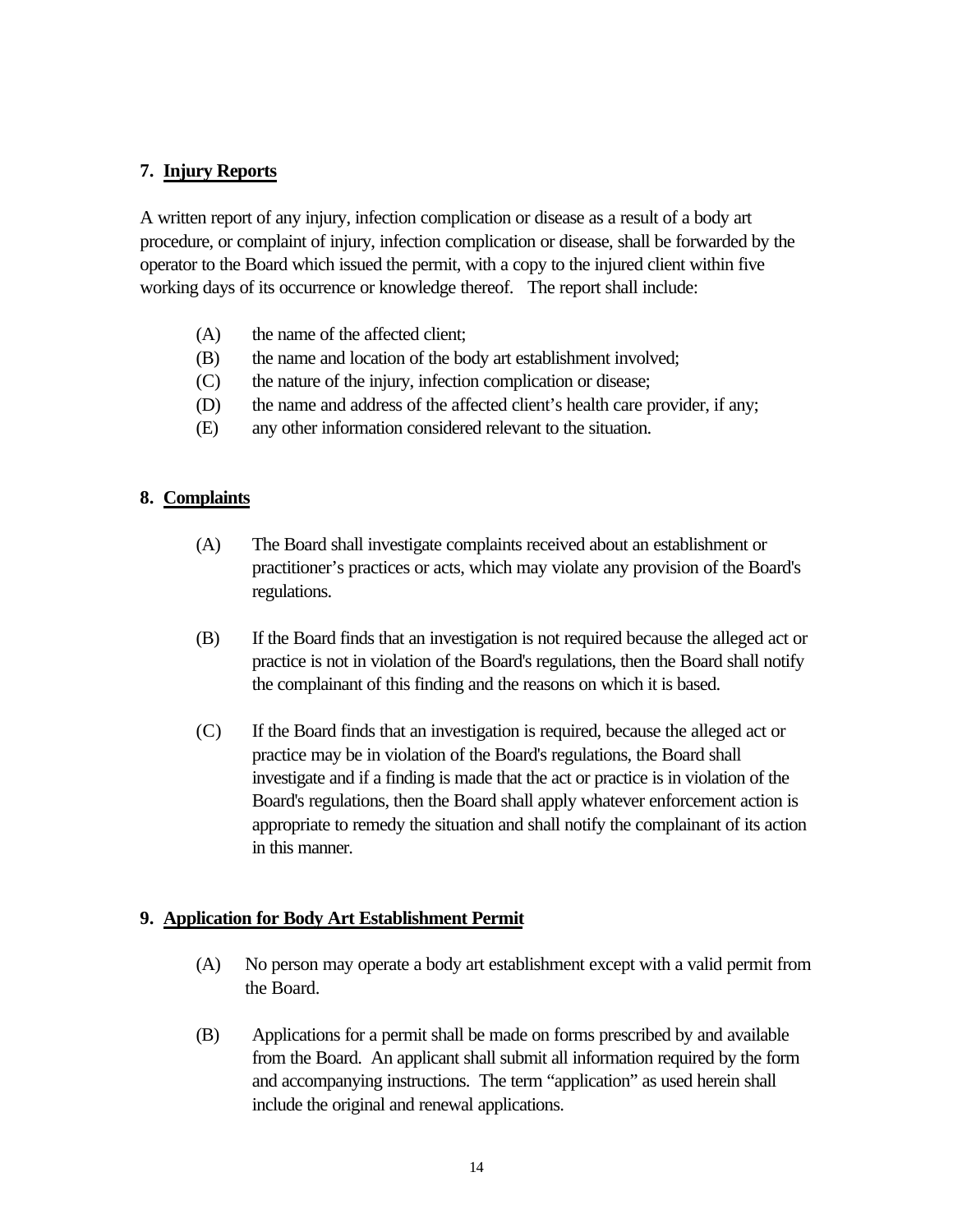- (C) An establishment permit shall be valid from the date of issuance and shall automatically expire in one (1) year from the date of issuance unless revoked sooner by the Board.
- (D) The Board shall require that the applicant provide, at a minimum, the following information in order to be issued an establishment permit:
	- (1) Name, address, and telephone number of:
		- (a) the body art establishment;
		- (b) the operator of the establishment; and
		- (c) the body art practitioner(s) working at the establishment;
	- (2) The manufacturer, model number, model year, and serial number, where applicable, of the autoclave used in the establishment;
	- (3) A signed and dated acknowledgement that the applicant has received, read and understood the requirements of the Board's body art regulations;
	- (4) A drawing of the floor plan of the proposed establishment to scale for a plan review by the Board, as part of the permit application process; and,
	- (5) Such additional information as the Board may reasonably require.
- (E) The Board shall set a reasonable fee for such permit.
- (F) A permit for a body art establishment shall not be transferable from one place or person to another.

#### **10. Application for Body Art Practitioner Permit**

- (A) No person shall practice body art or perform any body art procedure without first obtaining a practitioner permit from the Board. The Board shall set a reasonable fee for such permits.
- (B) A practitioner shall be a minimum of 18 years of age.
- (C) A practitioner permit shall be valid from the date of issuance and shall automatically expire in two (2) years from the date of issuance unless revoked sooner by the Board.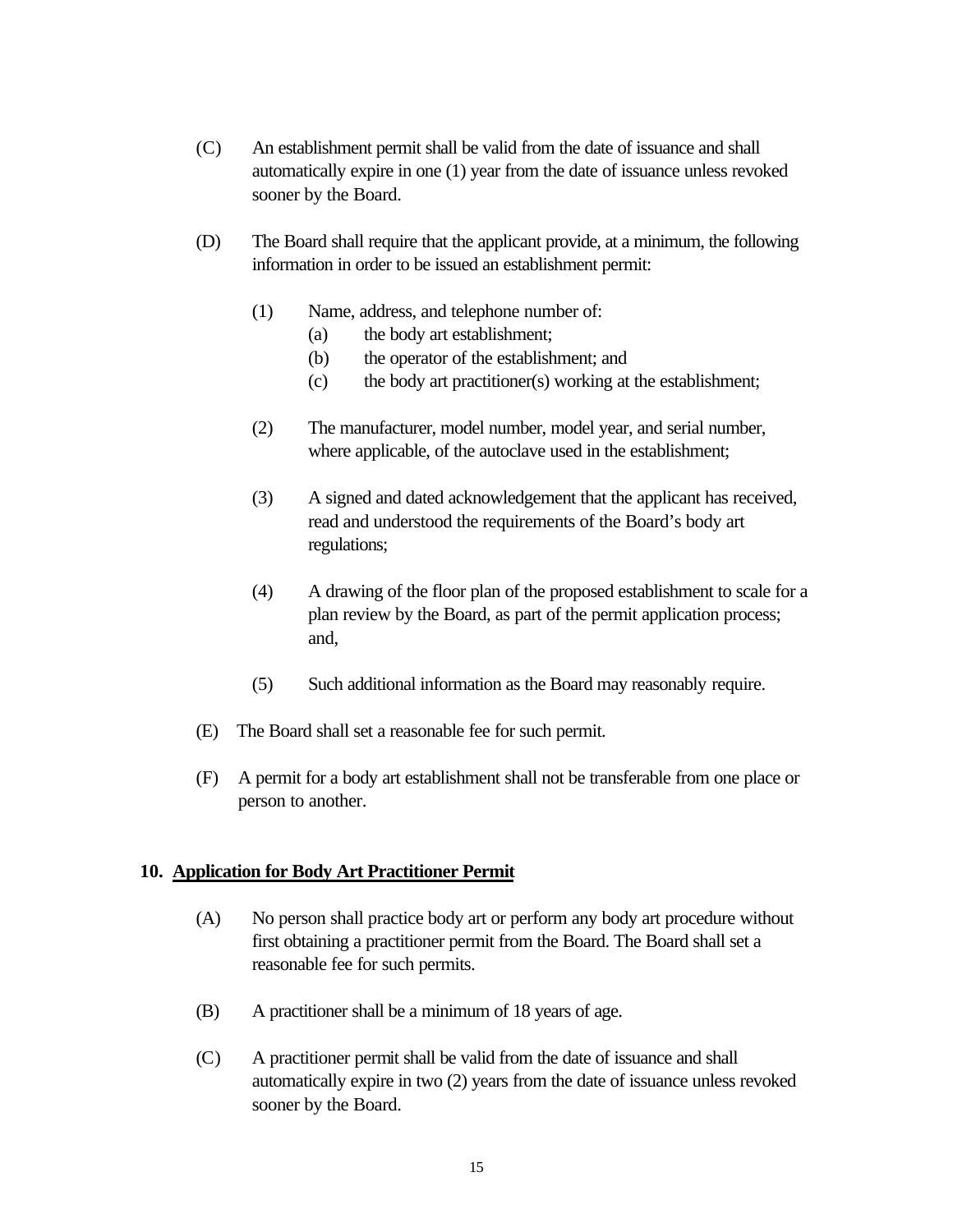- (D) Application for a practitioner permit shall include:
	- (1) name;
	- (2) date of birth;
	- (3) residence address;
	- (4) mailing address;
	- (5) phone number;
	- (6) place(s) of employment as a practitioner; and
	- (7) training and/or experience as set out in (E) below.
- (E) Practitioner Training and Experience
	- (1) In reviewing and application for a practitioner permit, the Board may consider experience, training and/or certification acquired in other states that regulate body art.
	- (2) Training for all practitioners shall be approved by the Board and, at a minimum, shall include the following:
		- (a) bloodborne pathogen training program (or equivalent) which includes infectious disease control; waste disposal; handwashing techniques; sterilization equipment operation and methods; and sanitization, disinfection and sterilization methods and techniques; and
		- (b) First Aid and cardiopulmonary resuscitation (CPR).

Examples of courses approved by the Board include "Preventing Disease Transmission" (American Red Cross) and "Bloodborne Pathogen Training" (U.S. OSHA). Training/courses provided by professional body art organizations or associations or by equipment manufacturers may also be submitted to the Board for approval.

- (3) The applicant for a body piercing practitioner permit shall provide documentation, acceptable to the Board, that s/he completed a course on anatomy, completed an examination on anatomy, or possesses an equivalent combination of training and experience deemed acceptable to the Board.
- (4) The applicant for a tattoo practitioner permit shall provide documentation, acceptable to the Board, that s/he completed a course on skin diseases, disorders and conditions, including diabetes, or completed an examination on skin diseases, disorders and conditions,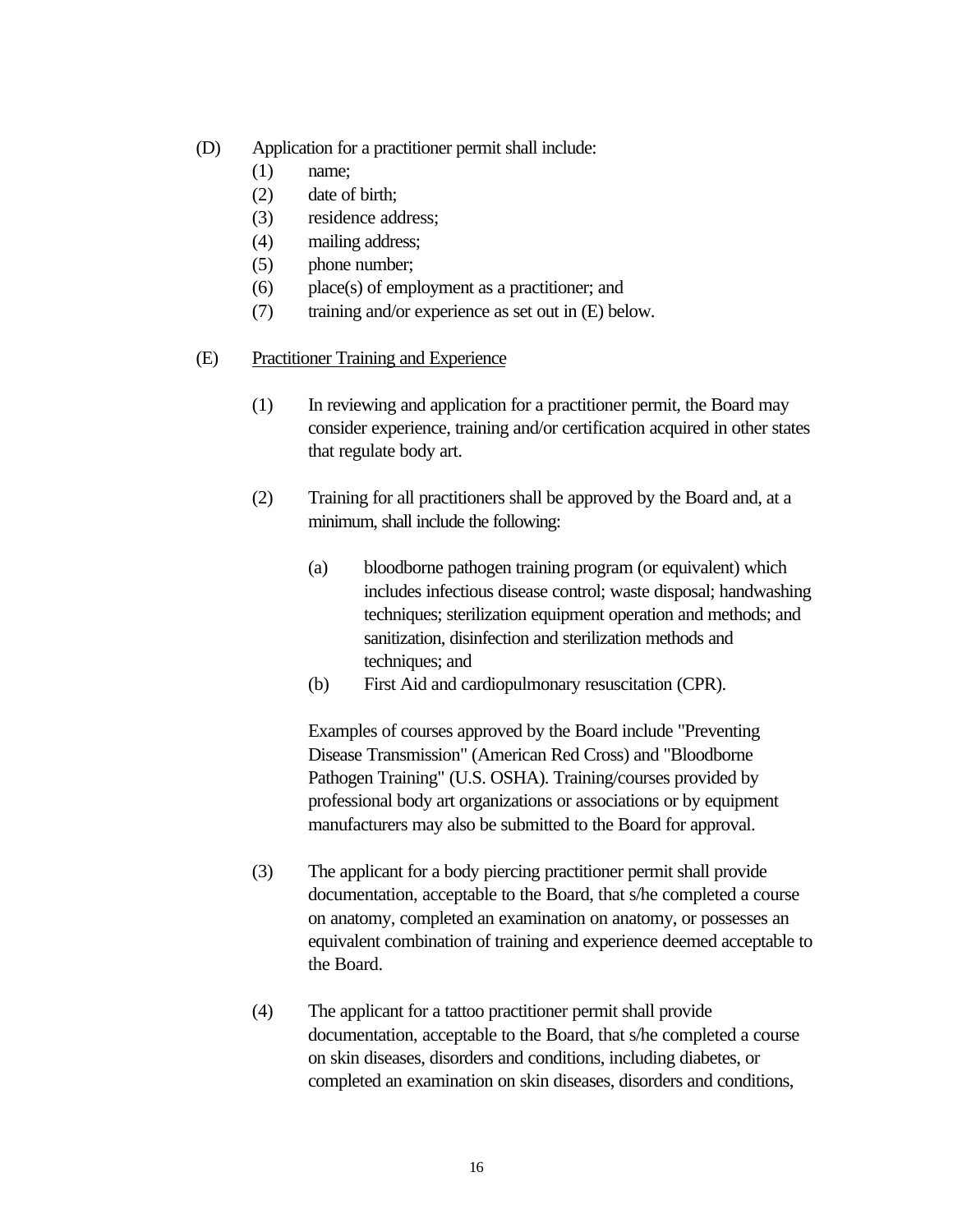including diabetes, or possesses a combination of training and experience deemed acceptable to the Board.

(F) A practitioner's permit shall be conditioned upon continued compliance with all applicable provisions of these model regulations.

# **11. Grounds for Denial of Permit, Revocation of Permit, or Refusal to Renew Permit**

- (A) The Board may deny a permit, revoke a permit or refuse to renew a permit on the following grounds, each of which, in and of itself, shall constitute full and adequate grounds for revocation or refusal to renew:
	- (1) any actions which would indicate that the health or safety of the public would be at risk;
	- (2) fraud, deceit or misrepresentation in obtaining a permit, or its renewal;
	- (3) criminal conduct which the Board determines to be of such a nature as to render the establishment, practitioner or applicant unfit to practice body art as evidenced by criminal proceedings resulting in a conviction, guilty plea, or plea of nolo contendere or an admission of sufficient facts;
	- (4) any present or past violation of the Board's regulations governing the practice of body art;
	- (5) practicing body art while the ability to practice is impaired by alcohol, drugs, physical disability or mental instability;
	- (6) being habitually drunk or being dependent on, or a habitual user of narcotics, barbiturates, amphetamines, hallucinogens, or other drugs having similar effects;
	- (7) knowingly permitting, aiding or abetting an unauthorized person to perform activities requiring a permit;
	- (8) continuing to practice while his/her permit is lapsed, suspended, or revoked; and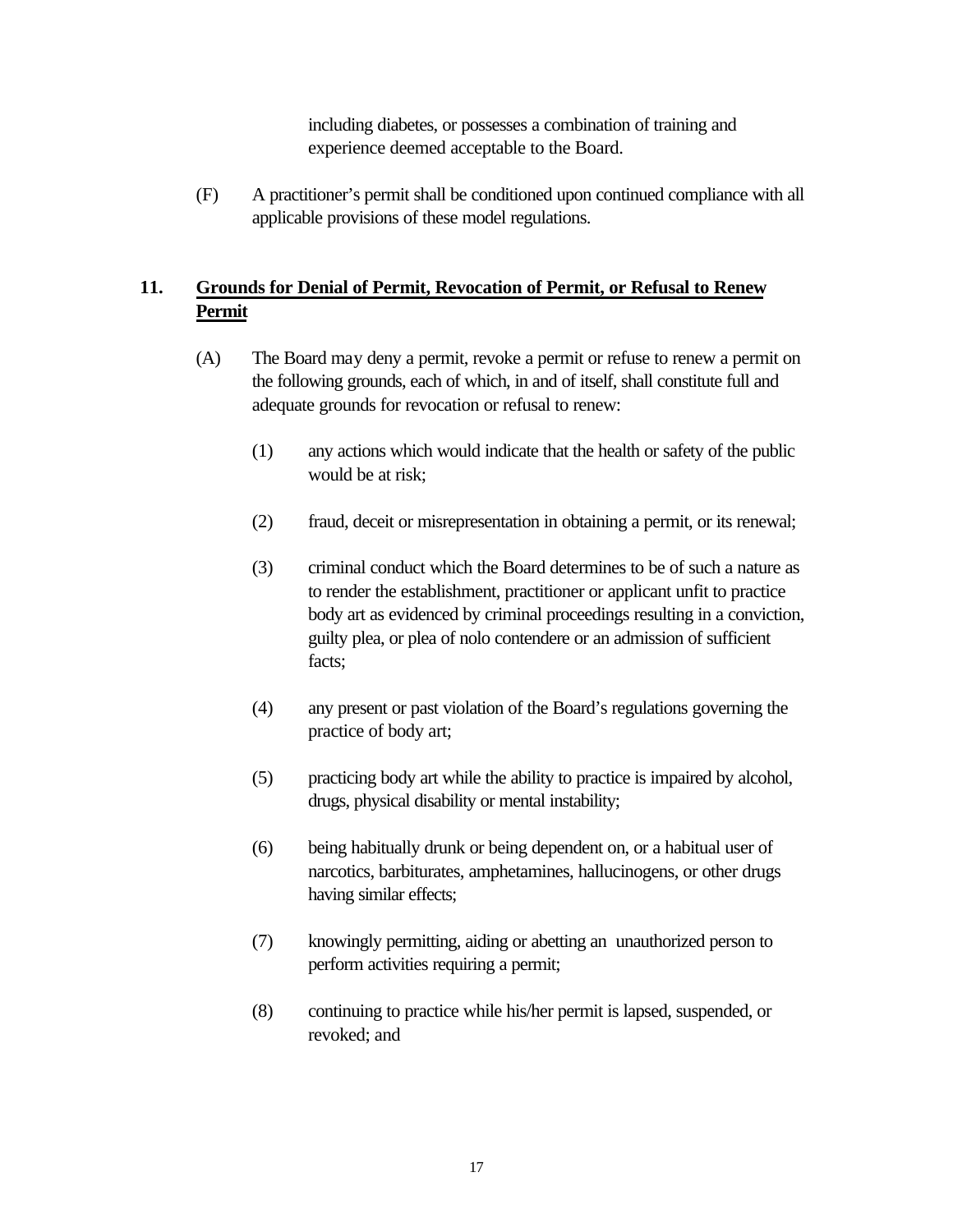- (9) having been disciplined in another jurisdiction in any way by the proper permitting authority for reasons substantially the same as those set forth in the Board's regulations.
- (10) other just and sufficient cause which the Board may determine would render the establishment, practitioner or applicant unfit to practice body art;
- (B) The Board shall notify an applicant, establishment or practitioner in writing of any violation of the Board's regulations, for which the Board intends to deny, revoke, or refuse to renew a permit. The applicant, establishment or practitioner shall have seven (7) days after receipt of such written notice in which to comply with the Board's regulations. The Board may deny, revoke or refuse to renew a permit, if the applicant, establishment or practitioner fails to comply after said seven (7) days.
- (C) Applicants denied a permit may reapply at any time after denial.

# **12. Grounds for Suspension of Permit**

The Board may summarily suspend a permit pending a final hearing on the merits on the question of revocation if, based on the evidence before it, the Board determines that an establishment and/or a practitioner is an immediate and serious threat to the public health, safety or welfare. The suspension of a permit shall take effect immediately upon written notice of such suspension by the Board.

# **13. Procedure for Hearings**

- (A) Suspension of a Permit
	- (1) After a Board suspension of a permit, a hearing shall be initiated pursuant to 801 CMR 1.00 et seq. (Standard Adjudicatory Rules of Practice and Procedure), no later than twenty-one (21) calendar days after the effective date of the suspension.
	- (2) Upon written request to the Board of Health, the establishment or practitioner shall be afforded an opportunity to be heard concerning the suspension of the permit by the Board.
	- (3) In cases of suspension of a permit, the hearing officer shall determine whether the Board has proved by a preponderance of the evidence that